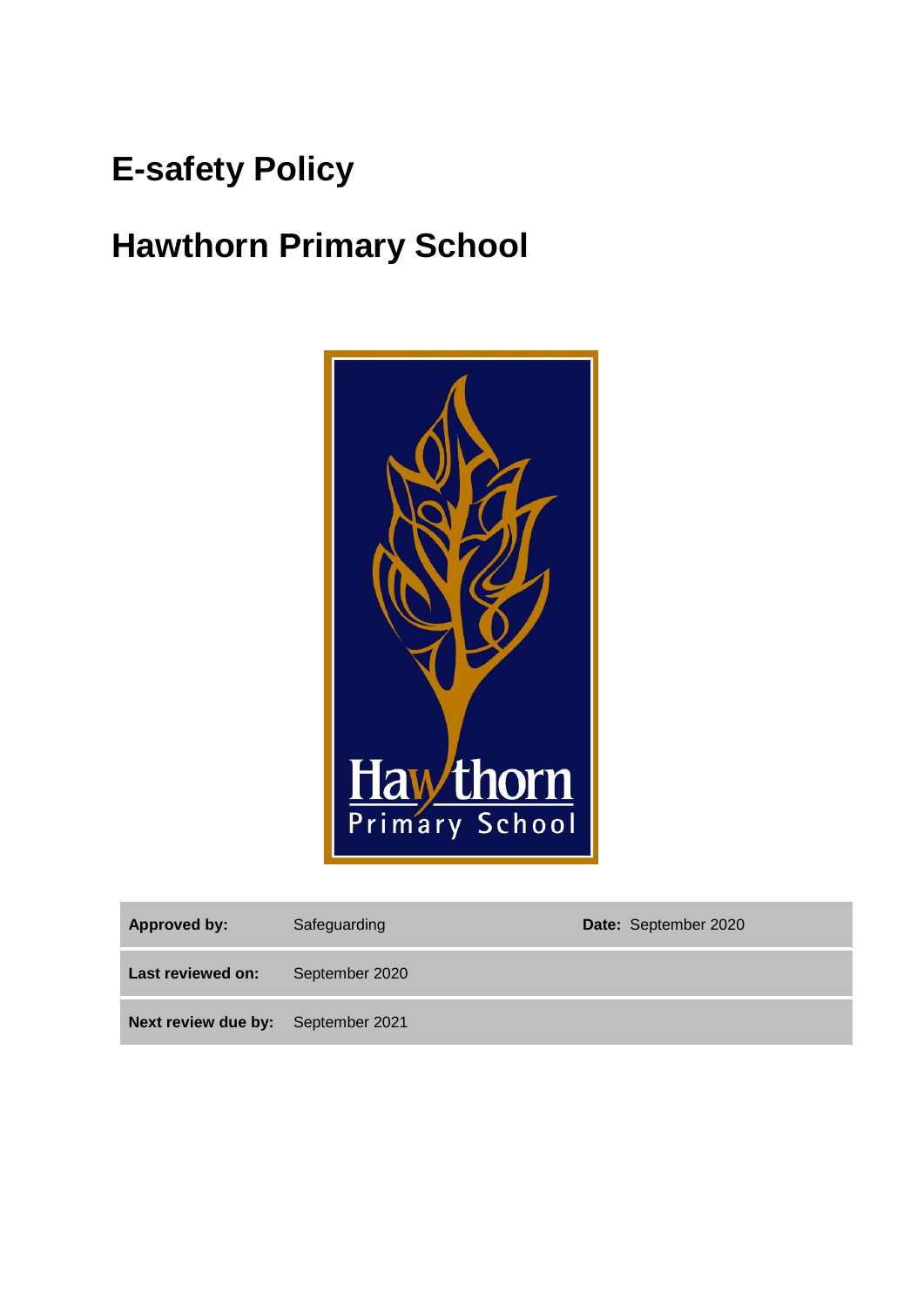**At Hawthorn Primary School, E-Safety** encompasses Internet technologies and electronic communications such as mobile phones as well as collaboration tools and personal publishing. It highlights the need to educate pupils about the benefits and risks of using technology and provides safeguards and awareness for users to enable them to control their online experience.

The school's E-Safety policy will operate in conjunction with other policies including those for Behaviour, Curriculum, Data Protection, Child Protection and Safeguarding.

# **End to End E-Safety.**

E-Safety depends on effective practice at a number of levels:

- Responsible ICT use by all staff and pupils; encouraged by education and made explicit through published policies.
- Sound implementation of E-Safety policy in both administration and curriculum, including secure school network design and use.
- Safe and secure broadband from the Newcastle LA Network including the effective management of Websense filtering.
- National Education Network standards and specifications.

#### **Writing and reviewing the E Safety policy.**

The E-Safety Policy relates to the school's safeguarding practices as well as to other policies including those for Computing and Safeguarding/Child Protection.

The school has an E-Safety Coordinator. This will be the Designated Child Protection Coordinator and the Computing Coordinator and an Independent Data Protection Consultant, as the roles overlap.

Our E-Safety Policy has been written by the school, building on the government guidance. It has been agreed by all staff and approved by Governors. The E-Safety Policy and its implementation will be reviewed annually.

#### **Teaching and Learning.**

#### **Why Internet use is important.**

The Internet is an essential element in 21st century life for education, business and social interaction. The school has a duty to provide pupils with quality Internet access as part of their learning experience.

Internet use is a part of the statutory curriculum and a necessary tool for staff and pupils.

The purpose of Internet use in school is to raise educational standards, to promote pupil achievement, to support the professional work of staff and to enhance the school's management functions.

#### **Internet use will enhance learning.**

The school Internet access will be designed for pupil use and will include filtering appropriate to the age of pupils. This is reviewed regularly.

Pupils will be taught what Internet use is acceptable and what is not and given clear objectives for Internet use. This is an integral part of their education from EYFS until they leave primary school.

Pupils will be educated in the effective use of the Internet in research, including the skills of knowledge location, retrieval and evaluation.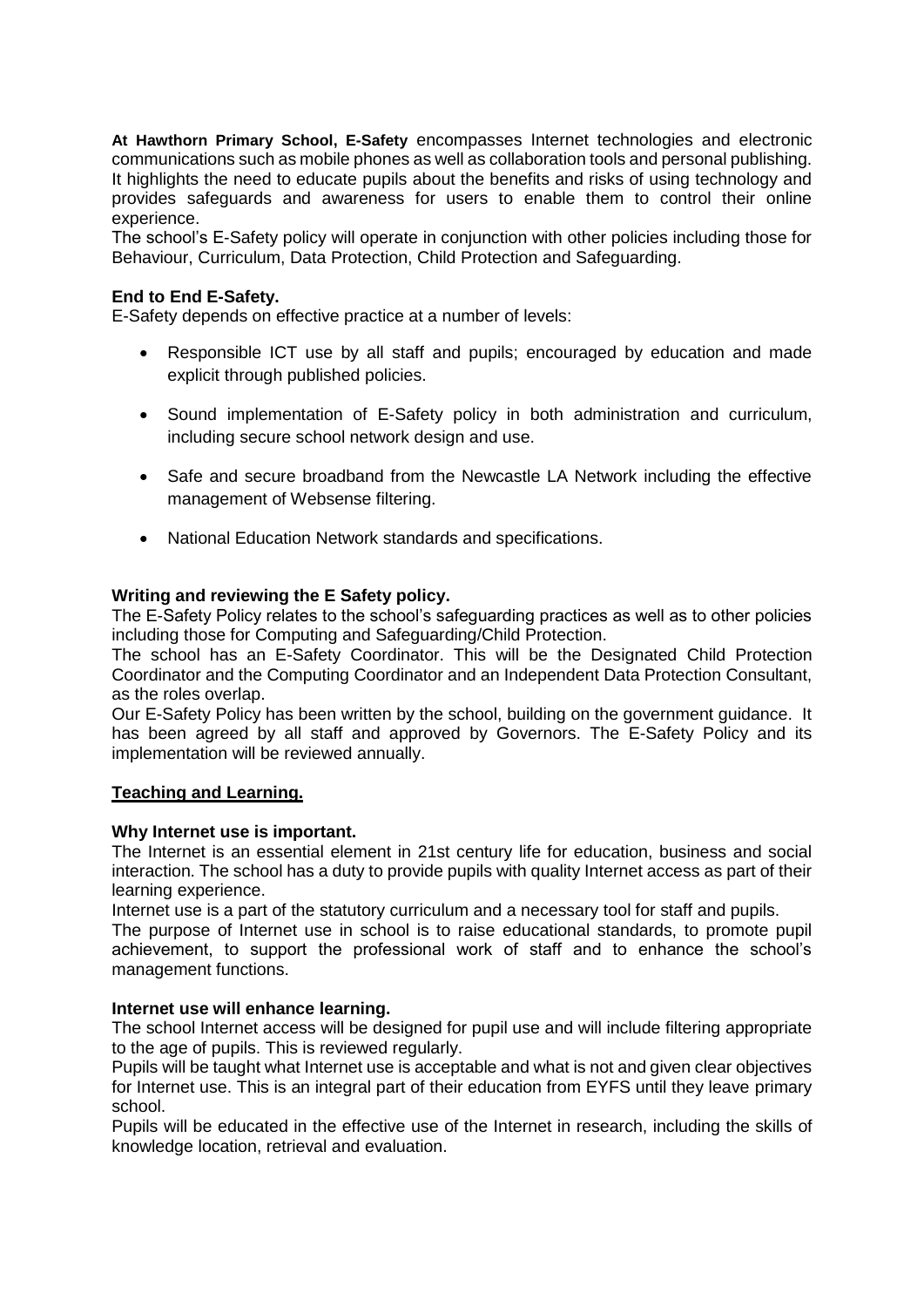## **Pupils will be taught how to evaluate Internet content.**

The school will ensure that the use of Internet derived materials by staff and pupils complies with copyright law.

Pupils should be taught to be critically aware of the materials they read and shown how to validate information before accepting its accuracy.

Pupils use the Internet widely outside school and will need to learn how to evaluate Internet information and to take care of their own safety and security. This is addressed through lessons and whole class discussions.

#### **Managing Internet Access.**

#### **Information system security.**

School ICT systems capacity and security will be reviewed regularly.

Virus protection will be updated regularly.

Security strategies will be discussed with Newcastle LA.

Internet access will be planned to enrich and extend learning activities. Access levels will be reviewed to reflect the curriculum requirements and age of pupils.

Staff should guide pupils in on-line activities that will support the learning outcomes planned for the pupils' age and maturity.

#### **E-mail.**

Pupils may only use approved e-mail accounts on the school system or a secure APP. E.g. Tocomail.

Pupils must immediately tell a teacher if they receive an offensive e-mail and this will be addressed immediately.

Pupils must not reveal personal details of themselves or others in e-mail communication, or arrange to meet anyone without specific permission.

E-mail sent to an external organisation should be written carefully and authorised before sending, in the same way as a letter written on school headed paper. Children's names will be shown as initials only.

The forwarding of chain letters is not permitted.

## **Publishing pupils' images and work.**

Photographs that include pupils will be selected carefully and will not enable individual pupils to be clearly identified.

Pupil's work and photographs can only be published with the permission of the pupil and parents/guardians. Records are kept and updated regularly. E.g. A new admission in school. Pupils who are looked after by the Local Authority are published only at the discretion and

permission of the authorised allocated social care officer.

#### **Social networking and personal publishing.**

The school will block/filter access to social networking sites.

Newsgroups will be blocked unless a specific use is approved.

Pupils will be advised never to give out personal details of any kind which may identify them or their location. Examples would include real name, address, mobile or landline phone numbers, school attended, IM and e-mail address, full names of friends, specific interests and clubs etc.

Pupils and parents will be advised that the use of social network spaces outside school is inappropriate for primary aged pupils.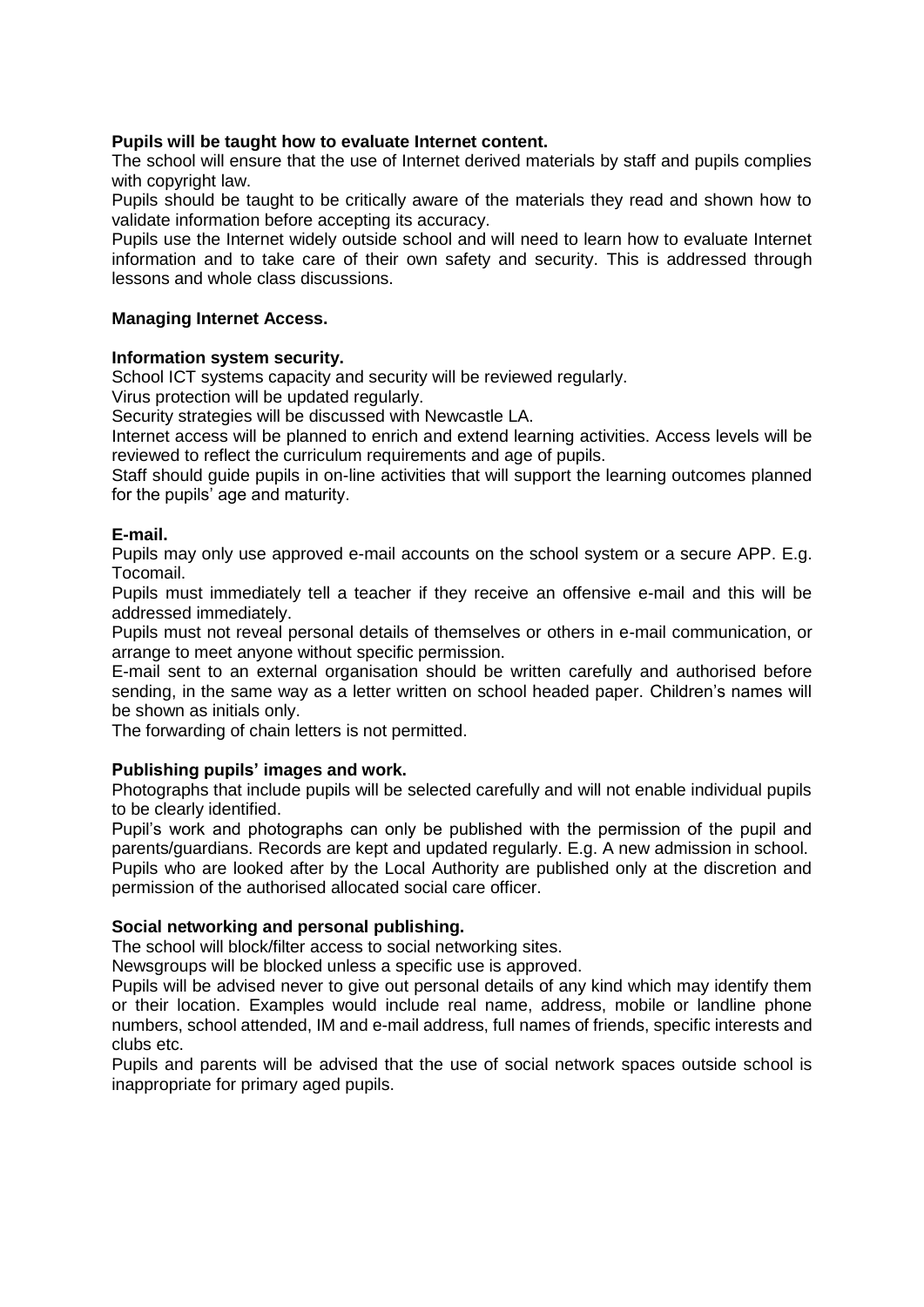## **Managing filtering.**

The school will work with the LA, DCFS and the Internet Service Provider to ensure systems to protect pupils are reviewed and improved.

If staff or pupils discover an unsuitable site, it must be reported to the E Safety Coordinator/Computing Coordinator.

Senior staff will ensure that regular checks are made to ensure that the filtering methods selected are appropriate, effective and reasonable.

#### **Managing mobile/wearable technologies.**

## **Staff.**

If 'Wearable Technology' is worn in lessons or in public areas around the school, the 'Do not disturb'/'flight mode' should be activated.

#### **Pupils.**

Wearable Technology that has the ability to communicate, i.e. Camera, Microphone or message notifications, are not allowed to be worn in school. Pupils must seek permission from the school before wearing fitness tracking devices.

If a Wearable Technology device is deemed by the teacher to be causing a distraction around school, it is liable to confiscation until the end of the school day.

If necessary, staff will be issued with a school phone where contact with parents is required. (see Designated Person Lorraine Shields).

## **Protecting personal data.**

Personal data will be recorded, processed, transferred and made available according to the Data Protection Act 2018 and GDPR guidance of May 2018.

## **Policy Decisions.**

#### **Authorising Internet access.**

All staff must read and sign the 'Acceptable ICT Use Agreement' before using any school ICT resource. This is updated at the beginning of every academic year. New staff members will be given this document to sign before they begin their new post.

The school will keep a record of all staff and pupils who are granted Internet access. The record will be kept up-to-date, for instance a member of staff may leave or a pupil's access be withdrawn.

At Key Stage 1, access to the Internet will be by adult demonstration with occasional directly supervised access to specific, approved on-line materials.

#### **Assessing risks.**

The school will take all reasonable precautions to ensure that users access only appropriate material. However, due to the international scale and linked nature of Internet content, it is not possible to guarantee that unsuitable material will never appear on a school computer. Neither the school nor Newcastle LA can accept liability for the material accessed, or any consequences of Internet access.

The school will audit ICT provision to establish if the E-Safety policy is adequate and that its implementation is effective.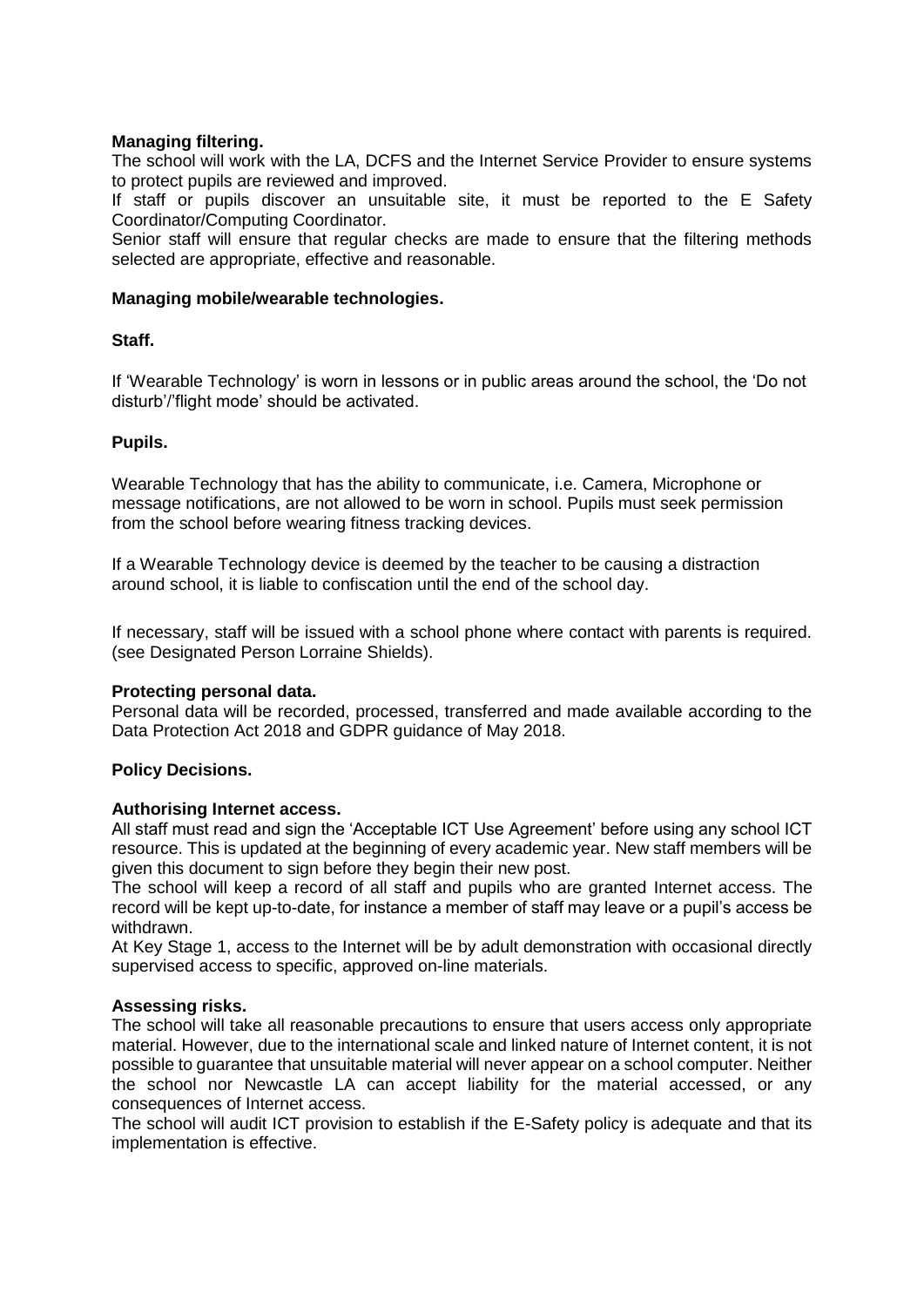# **Handling E-Safety complaints.**

- Complaints of Internet misuse will be dealt with by a member of SLT.
- Any complaint about staff misuse must be referred to the Head teacher.
- Complaints of a child protection nature must be dealt with in accordance with school child protection procedures and safeguarding policy.

# **Community use of the Internet.**

• The school will liaise with local organisations to establish a common approach to E-Safety.

# **Communications Policy.**

# **Introducing the E-Safety policy to pupils**

- E-Safety rules will be posted in all classrooms and discussed with the pupils at the start of each term.
- Pupils will be informed that network and Internet use will be monitored.

#### **. Staff and the E-Safety policy.**

- All staff will be given the School E-Safety Policy and its importance explained.
- Staff should be aware that Internet traffic can be monitored and traced to the individual user. Discretion and professional conduct is essential.

## **Enlisting parents' support.**

• Parents' attention will be drawn to the School E-Safety Policy in newsletters and on the school website.

# **E-Safety COVID-19**

The school will act in accordance with the E-Safety Policy, as set out above as much as possible, however because of the worldwide pandemic COVID-19 the school has put the following in place:

All children have access to their own numbered iPad which is cleaned and put away when they have been used.

The school website and Twitter is regularly updated providing parents with up to date information.

Staff have shared links with their class for example [www.thinkuknow.co.u](http://www.thinkuknow.co.u/) and ways they can stay safe whilst at home.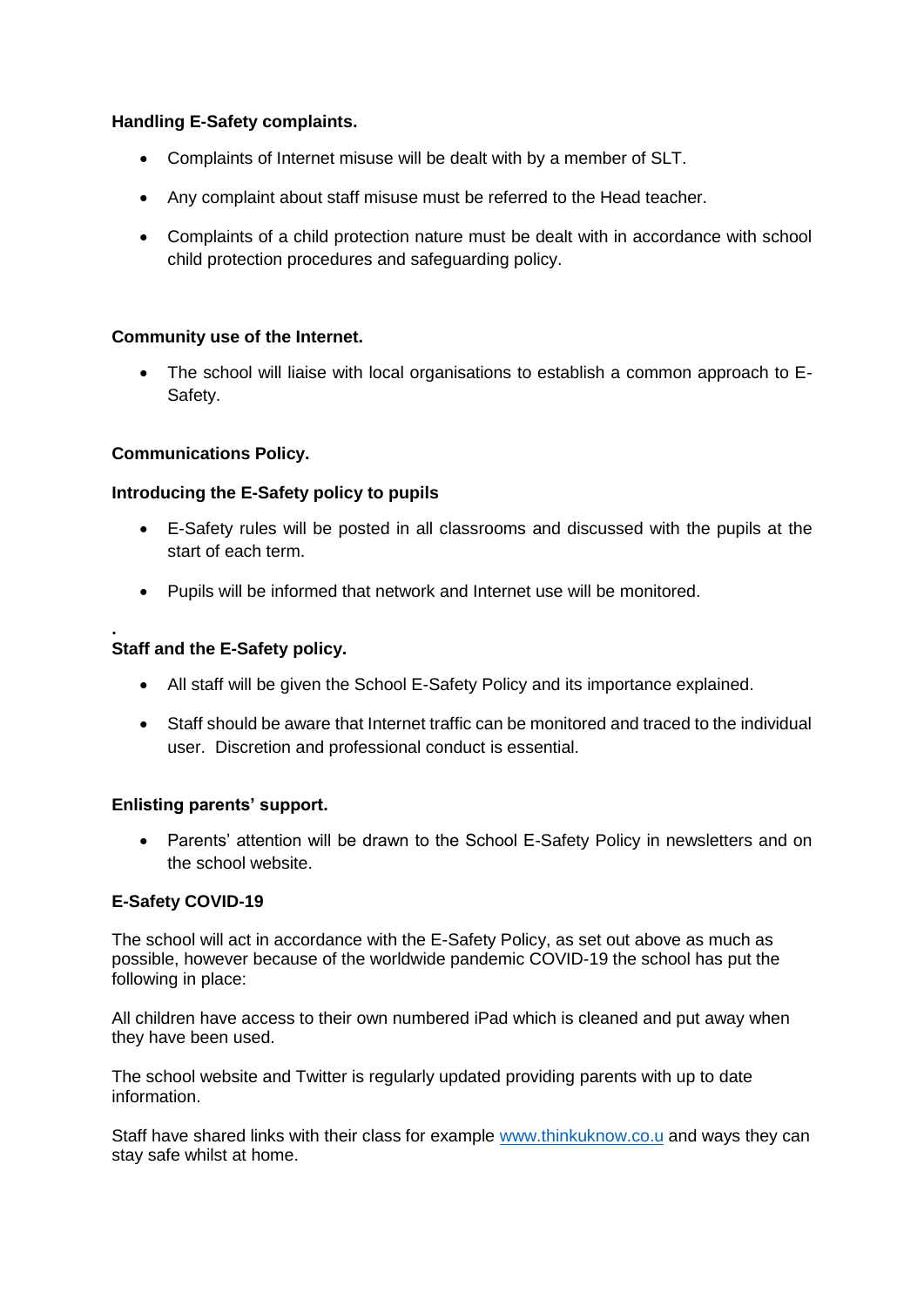Home Learning has included work around E-Safety.

Please refer to Appendix 4 regarding recommending sites for parents and children to access.

| <b>Activities</b>                                                       | <b>Key E-Safety issues</b>                                                                                       |
|-------------------------------------------------------------------------|------------------------------------------------------------------------------------------------------------------|
| Creating web directories to provide easy                                | Parental consent should be sought.                                                                               |
| access to suitable websites.                                            | Pupils should be supervised.                                                                                     |
|                                                                         | Pupils should be directed to specific, approved on-line                                                          |
|                                                                         | materials.                                                                                                       |
|                                                                         |                                                                                                                  |
| Using search engines to access<br>information from a range of websites. | Parental consent should be sought.<br>Pupils should be supervised.                                               |
|                                                                         | Pupils should be taught what internet use is acceptable and                                                      |
|                                                                         | what to do if they access material they are uncomfortable                                                        |
|                                                                         | with.                                                                                                            |
|                                                                         |                                                                                                                  |
| Exchanging information with other pupils                                | Pupils should only use approved e-mail accounts.                                                                 |
| and asking questions of experts via e-mail.                             | Pupils should never give out personal information.                                                               |
|                                                                         |                                                                                                                  |
| Publishing pupils' work on school and other                             | Pupil and parental consent should be sought prior to                                                             |
| websites.                                                               | publication.                                                                                                     |
|                                                                         | Pupils' full names and other personal information should be<br>omitted.                                          |
|                                                                         |                                                                                                                  |
| Publishing images, including photographs                                | Parental consent for publication of photographs should be                                                        |
| of pupils.                                                              | sought.                                                                                                          |
|                                                                         | Photographs should not enable individual pupils to be                                                            |
|                                                                         | identified.                                                                                                      |
|                                                                         | File names should not refer to the pupil by name.                                                                |
| Communicating ideas within chat rooms or                                | Only chat rooms dedicated to educational use and that are                                                        |
| online forums.                                                          | moderated should be used.                                                                                        |
|                                                                         | Access to other social networking sites should be blocked.<br>Pupils should never give out personal information. |
| Audio and video conferencing to gather                                  | Pupils should be supervised.                                                                                     |
| information and share pupils' work.                                     | Only sites that are secure and need to be accessed using                                                         |
|                                                                         | an e-mail address or protected password should be used.                                                          |
|                                                                         |                                                                                                                  |

# **Appendix 2: Internet Agreements Ks1 and Key Stage 2.**

# **Key Stage 1 Internet Agreement**

When using the Internet in schools I agree to do the following:

• I will ensure the children in Year \_\_\_\_\_\_\_\_ use the internet for activities set by myself.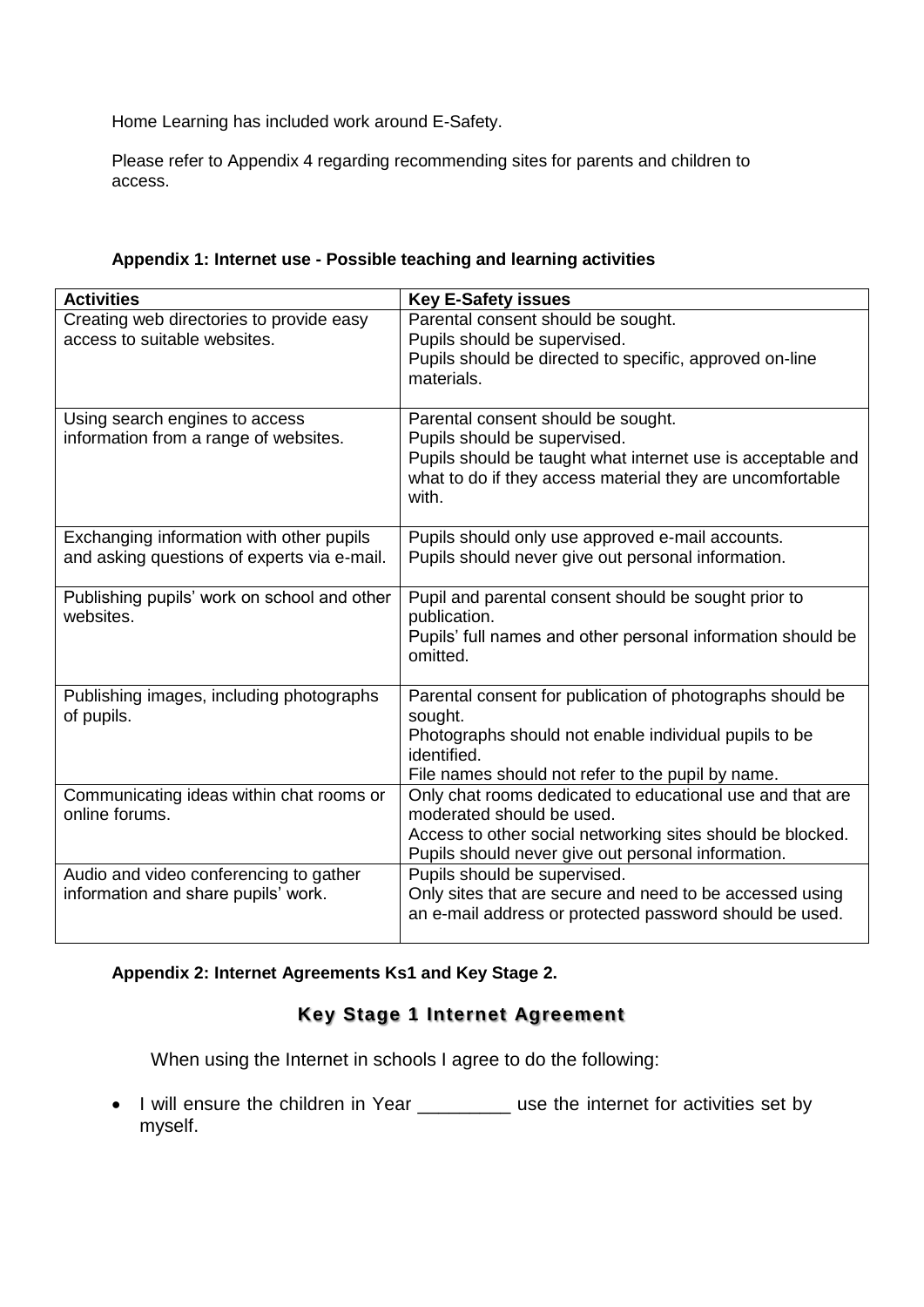- I will only allow children to use internet sites that I know or believe will help them with their learning.
- I will ensure that the children know that if they find any unpleasant or offensive material while searching the internet they will:
	- 1.Put the lid down on the lap top
	- 2.Quietly put up my hand to call for a member of staff who will make a note of the site

This agreement is designed to help you and the school and is part of the Hawthorn Primary School code of conduct.

I agree to what is written here.

Signed ………………………………….

Class teacher for Year

Date Signed………………………………………….

# **Key Stage 2 Internet Agreement**

When using the Internet in schools I agree to do the following:

- I will only use the internet for activities authorised by my teacher.
- I will only go on internet sites that I know or believe will help them with my learning
- If I find any unpleasant or offensive material while searching the internet I will:
	- 3.Minimise the screen immediately
	- 4.Quietly put up my hand to call for a member of staff who will make a note of the site
	- 5.Exit the site and continue with my work.

This agreement is designed to help you and the school and is part of the Hawthorn Primary School code of conduct.

I agree to what is written here.

Signed …………………………………. Year \_\_\_\_\_

Date Signed………………………………………….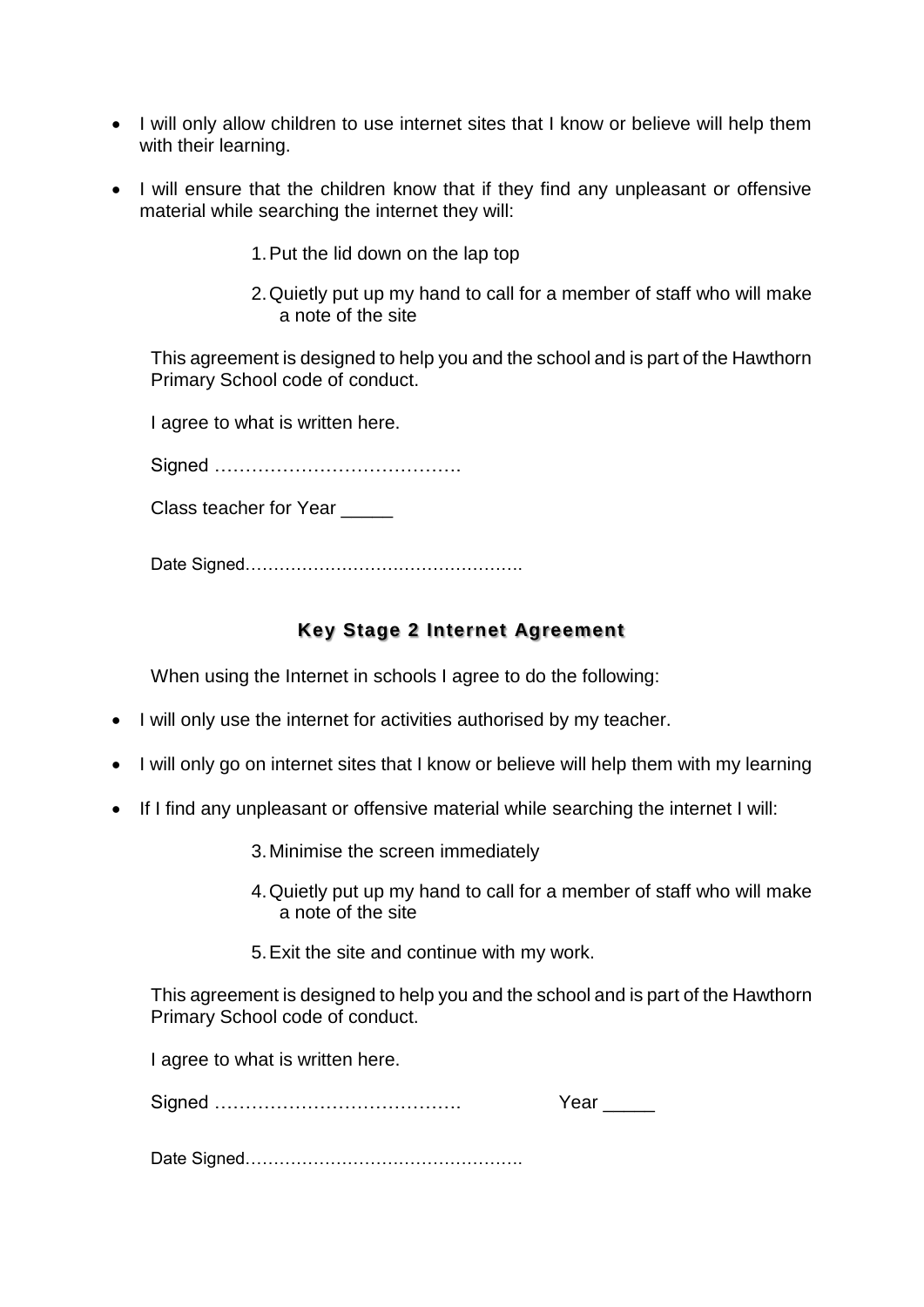# **Appendix 3: ICT Acceptable Use for Staff.**

# **Hawthorn Primary School ICT Acceptable Usage**

- I have read and agree to abide by the Newcastle City Council ICT Information Security and Acceptable Use Policy Guidance for Staff.
- I will only use the school's Email / Internet / Intranet for Professional purposes or for uses deemed 'reasonable' by the Head and Governing Body.
- I will only use the approved, secure email system(s) for any school business.
- I will not browse, download or send material that could be considered offensive to colleagues.
- I will report any accidental access to inappropriate materials to the appropriate line manager.
- I will not download any software or resources from the Internet that can compromise the network, or is not adequately licensed.
- I will ensure all documents are saved, accessed and deleted in accordance with the school's network security and confidentiality protocols.
- I will not connect a computer or laptop to the network / Internet that does not have up-to-date version of anti-virus software.
- I will ensure I am aware of digital safety-quarding issues so they are appropriately embedded in my classroom practice.
- I will not allow unauthorised individuals to access Email / Internet / Intranet.
- I agree and accept that any computer or laptop loaned to me by the school is provided solely to support my professional responsibilities.
- I will not give out my own personal details, such as mobile phone number and personal email address, to pupils.
- I will ensure that personal data will be compliant with GDPR guidance and the Data Protection Policy (such as data held on SIMS) is kept secure and is used appropriately, whether in school, taken off the school premises or accessed remotely. Personal data can only be taken out of school or accessed remotely when authorised by the Head or Governing Body.
- Images of pupils and/ or staff will only be taken, stored and used for professional purposes in line with school policy and with written consent of the parent, carer or staff member. Images will not be distributed outside the